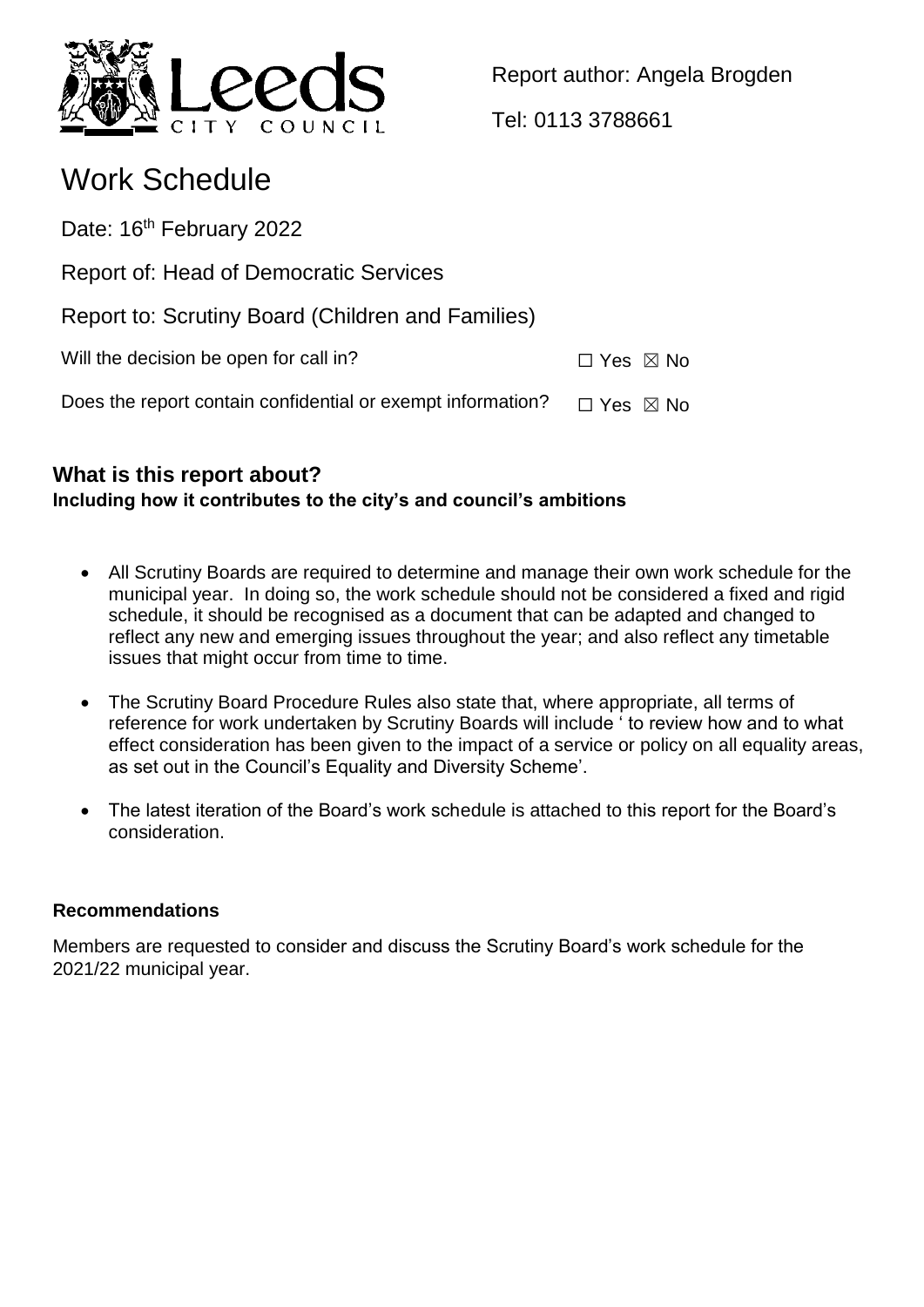#### **Why is the proposal being put forward?**

1. All Scrutiny Boards are required to determine and manage their own work schedule for the municipal year and therefore the latest iteration of the Board's work schedule for the remainder of the municipal year is attached as Appendix 1 for Members' consideration.

### Developing the work schedule

- 2. When considering any developments and/or modifications to the work schedule, effort should be undertaken to:
	- Avoid unnecessary duplication by having a full appreciation of any existing forums already having oversight of, or monitoring a particular issue.
	- Ensure any Scrutiny undertaken has clarity and focus of purpose and will add value and can be delivered within an agreed time frame.
	- Avoid pure "information items" except where that information is being received as part of a policy/scrutiny review.
	- Seek advice about available resources and relevant timings, taking into consideration the workload across the Scrutiny Boards and the type of Scrutiny taking place.
	- Build in sufficient flexibility to enable the consideration of urgent matters that may arise during the year.
- 3. In addition, in order to deliver the work schedule, the Board may need to take a flexible approach and undertake activities outside the formal schedule of meetings – such as working groups and site visits, where necessary and appropriate. This flexible approach may also require additional formal meetings of the Scrutiny Board.

#### Developments since the previous Scrutiny Board meeting

#### *Ofsted Focused Visit Improvement Plan*

4. Last month, the Scrutiny Board received a further update report from the Director of Children and Families surrounding the Improvement Plan linked to the Ofsted Focused Visit to the Leeds Children and Families Front Door Service in July 2021. During today's meeting, the Director of Children and Families will provide a further verbal update surrounding any significant developments made since the Board's last meeting.

#### **What impact will this proposal have?**

| <b>Wards affected: All</b>        |       |           |
|-----------------------------------|-------|-----------|
| Have ward members been consulted? | □ Yes | $\Box$ No |

5. All Scrutiny Boards are required to determine and manage their own work schedule for the municipal year.

#### **What consultation and engagement has taken place?**

6. The Vision for Scrutiny also states that Scrutiny Boards should seek the advice of the Scrutiny officer, the relevant Director and Executive Member about available resources prior to agreeing items of work.